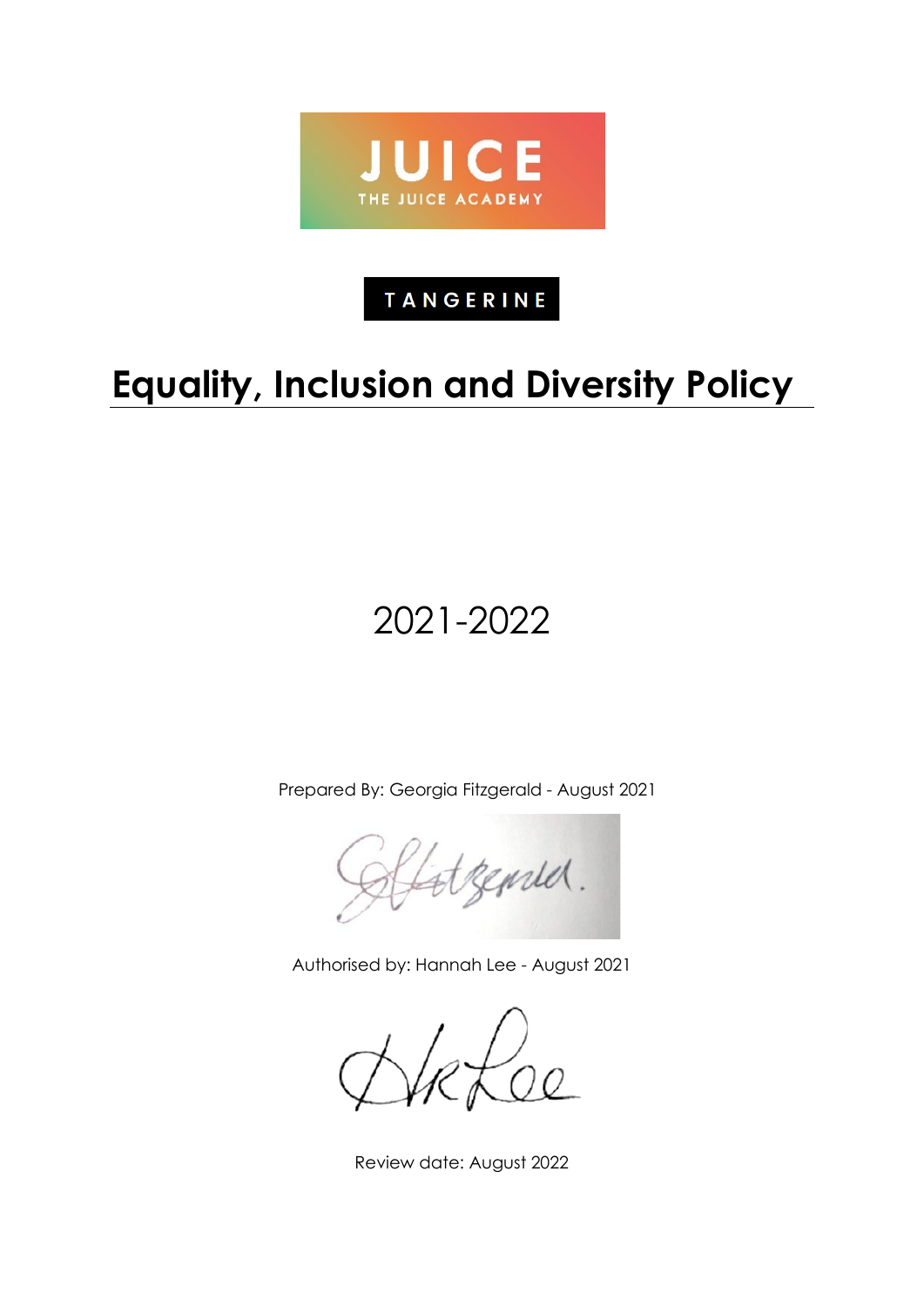# **A) STATEMENT OF POLICY**

- 1) We are an equal opportunities employer. We are committed to equality of opportunity and to providing a service and following practices which are free from unfair and unlawful discrimination. We value people as individuals with diverse opinions, cultures, lifestyles and circumstances.
- 2) The terms equality, inclusion and diversity are at the heart of this policy. 'Equality' means ensuring everyone, staff, apprentices and employers, has the same opportunities to fulfil their potential free from discrimination. 'Inclusion' means ensuring everyone feels comfortable to be themselves at work/the Academy and feels the worth of their contribution. 'Diversity' means the celebration of individual differences amongst the workforce and apprentice cohorts. We will actively support diversity and inclusion and ensure that all our employees, apprentices and employers are valued and treated with dignity and respect. We want to encourage everyone in our business and on our apprenticeship programme to reach their potential.
- 3) We recognise that discrimination is unacceptable and although equality of opportunity has been a long-standing feature of our employment practices and procedure, we have made the decision to adopt a formal policy. Breaches of the policy will lead to disciplinary proceedings and, if appropriate, disciplinary action up to and including dismissal.
- 4) The aim of the policy is to ensure no job applicant, employee, apprentice or employer is discriminated against either directly or indirectly on the grounds of age, disability, gender reassignment, marriage and civil partnership, pregnancy or maternity, race, religion or belief, sex or sexual orientation.
- 5) The policy will be communicated to all private contractors reminding them of their responsibilities towards the equality of opportunity.
- 6) The policy will be implemented in accordance with the appropriate statutory requirements and full account will be taken of all available guidance and in particular any relevant Codes of Practice.
- 7) We will maintain a neutral working environment in which no employee, apprentice or employer feels under threat or intimidated.
- 8) We will ensure the policy is considered when recruiting, delivering apprenticeship training and working with employers and apprentices.
- 9) The legislative basis for this policy is the Equality Act 2010

# **B) AIMS OF POLICY**

1) Foster an inclusive culture in which all staff and apprentices, regardless of gender, background, heritage, etc.

2) Engage staff and apprentices in the rationale for and benefits of diversity, and gender balance

3) Increase the diversity of staff and apprentices, particularly increasing the proportion of BAME apprentices on programme to >18%

4) Provide additional support, within staff competencies, that may be required by our staff and apprentices (or signpost otherwise)

5) Challenge the status quo, remove barriers, and embrace transformational ideas around how we recruit, retain, and promote staff and apprentices

# **C) POLICY STATEMENTS**

**1. AGE** We will: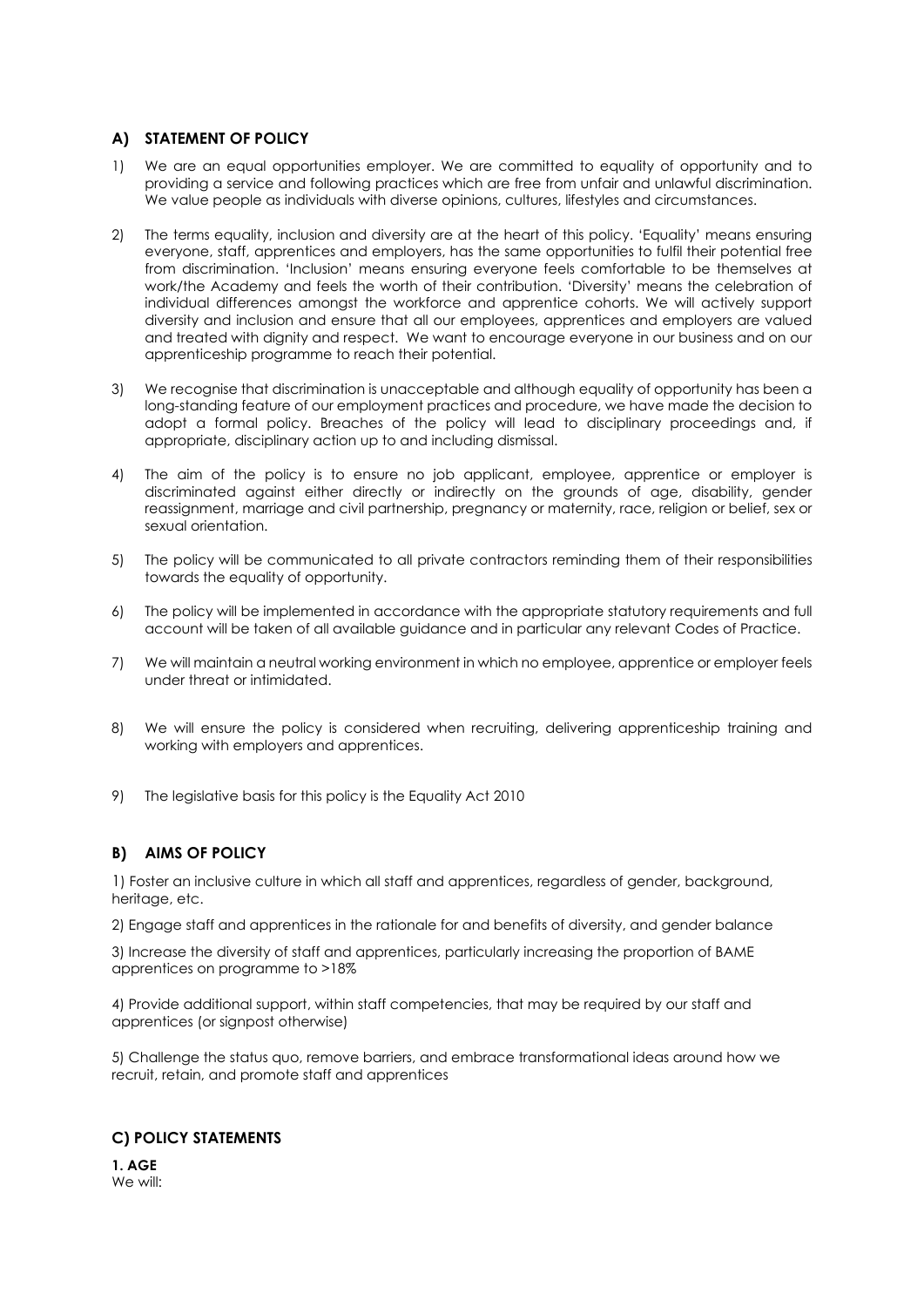- ensure that people of all ages, staff and apprentices, are treated with respect and dignity;
- ensure that people of working age are given equal access to our employment, training, development and promotion opportunities; and
- challenge discriminatory assumptions about younger and older people, especially in the training room and applicable to the apprentices and tutors

#### **2. DISABILITY**

We will:

- provide any reasonable adjustments to ensure disabled people have access to our services, training, learning materials and activities and employment opportunities;
- challenge discriminatory assumptions about disabled people; and
- seek to continue to improve access to information by ensuring availability where possible of subtitles (online training), loop systems, braille facilities, alternative formatting and sign language interpretation.

#### **3. RACE**

We will:

- challenge racism wherever it occurs;
- respond swiftly and sensitively to racists incidents; and
- actively promote race equality in the Company.

#### **4. GENDER**

We will:

- challenge discriminatory assumptions about women and men;
- take positive action to redress the negative effects of discrimination against women and men;
- offer equal access for women and men to representation, services, employment, training and pay and encourage other organisations to do the same; and
- provide support to prevent discrimination against transsexual people (staff and apprentices) who have or who are about to undergo gender reassignment.

#### **5. SEXUAL ORIENTATION**

We will:

- ensure that we take account of the needs of lesbians, gay men and bisexuals; and
- promote positive images of lesbians, gay men and bisexuals.

#### **6. RELIGION OR BELIEF**

We will:

- ensure that employees' religion or beliefs and related observances are respected and accommodated wherever possible; and
- respect people's beliefs where the expression of those beliefs does not impinge on the legitimate rights of others.

#### **7. PREGNANCY OR MATERNITY**

We will:

- Ensure that people are treated with respect and dignity, whether in the office or Academy training room, apprentice or staff, and that a positive image is promoted regardless of pregnancy or maternity;
- challenge discriminatory assumptions about the pregnancy or maternity of our apprentices and employees; and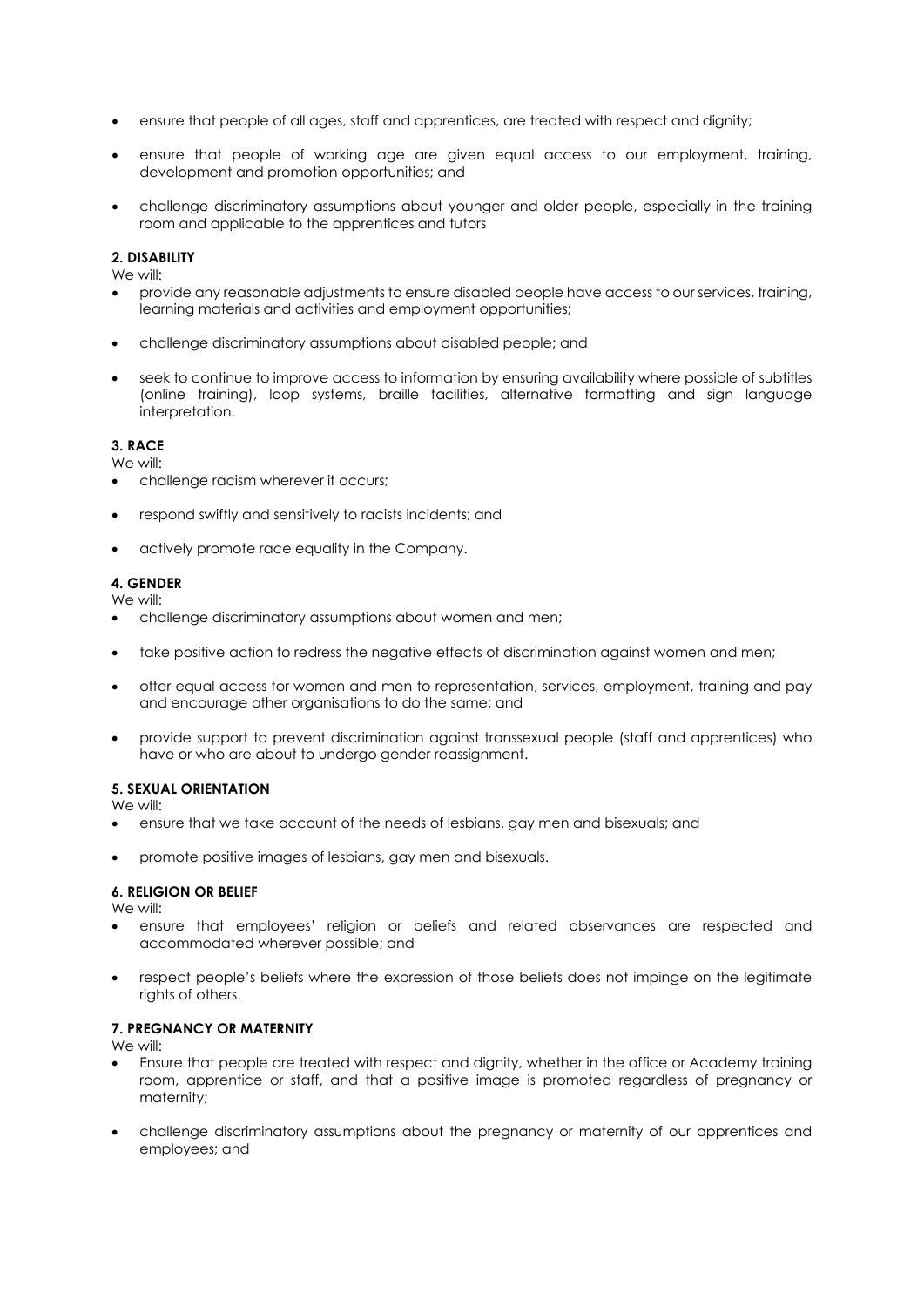• ensure that no individual is disadvantaged and that we take account of the needs of our employees' and apprentices' pregnancy or maternity

#### **8. MARRIAGE OR CIVIL PARTNERSHIP**

We will:

- Ensure that people are treated with respect and dignity and that a positive image is promoted regardless of marriage or civil partnership;
- challenge discriminatory assumptions about the marriage or civil partnership of our employees and apprentices; and
- ensure that no individual is disadvantaged and that we take account the needs of our employees' and apprentices' marriage or civil partnership.

#### **9. EQUAL PAY**

We will:

• ensure that all employees, male or female, have the right to the same contractual pay and benefits for carrying out the same work, work rated as equivalent work or work of equal value.

# **D) PROMOTING THE POLICY**

1) We will ensure that the policy is circulated to any agencies responsible for our recruitment and a copy of the policy will be made available for all employees, employers and apprentices, and made known to all applicants.

2) The policy will be uploaded to The Juice Academy website and link circulated to all potential employers and applicants

3) The apprentices will be introduced to the policy during their induction, and uploaded onto their shared cohort drive, accessible at all times.

4) we also promote equality within the terms of our Contract for Services and commitment statement

### **E) RECRUITMENT AND SELECTION**

- a. The recruitment and selection process (for employees and apprentices) is crucially important to any equality, inclusion and diversity policy. We will endeavour through appropriate training to ensure that employees making selection and recruitment decisions will not discriminate, whether consciously or unconsciously, in making these decisions.
- b. Promotion and advancement will be made on merit and all decisions relating to this will be made within the overall framework and principles of this policy.
- c. Job descriptions, where used, will be revised to ensure that they are in line with this policy. Job requirements will be reflected accurately in any personnel specifications.
- d. We will adopt a consistent, non-discriminatory approach to the advertising of vacancies.
- e. We will not confine our recruitment to areas or media sources which provide only, or mainly, applicants of a particular group. We will engage with organisations and communities to reach BAME, neurodiverse and disabled candidates.
- f. All applicants who apply for jobs or apprenticeships with us will receive fair treatment and will be considered solely on their ability to do the job/apprenticeship.
- g. All employees involved in the recruitment process will periodically review their selection criteria to ensure that they are related to the job requirements and do not unlawfully discriminate.
- h. Short listing and interviewing will be carried out by more than one person where possible.
- i. Interview/application questions will be related to the requirements of the job/apprenticeship and will not be of a discriminatory nature.
- j. We will not disqualify any applicant because he/she is unable to complete an application form